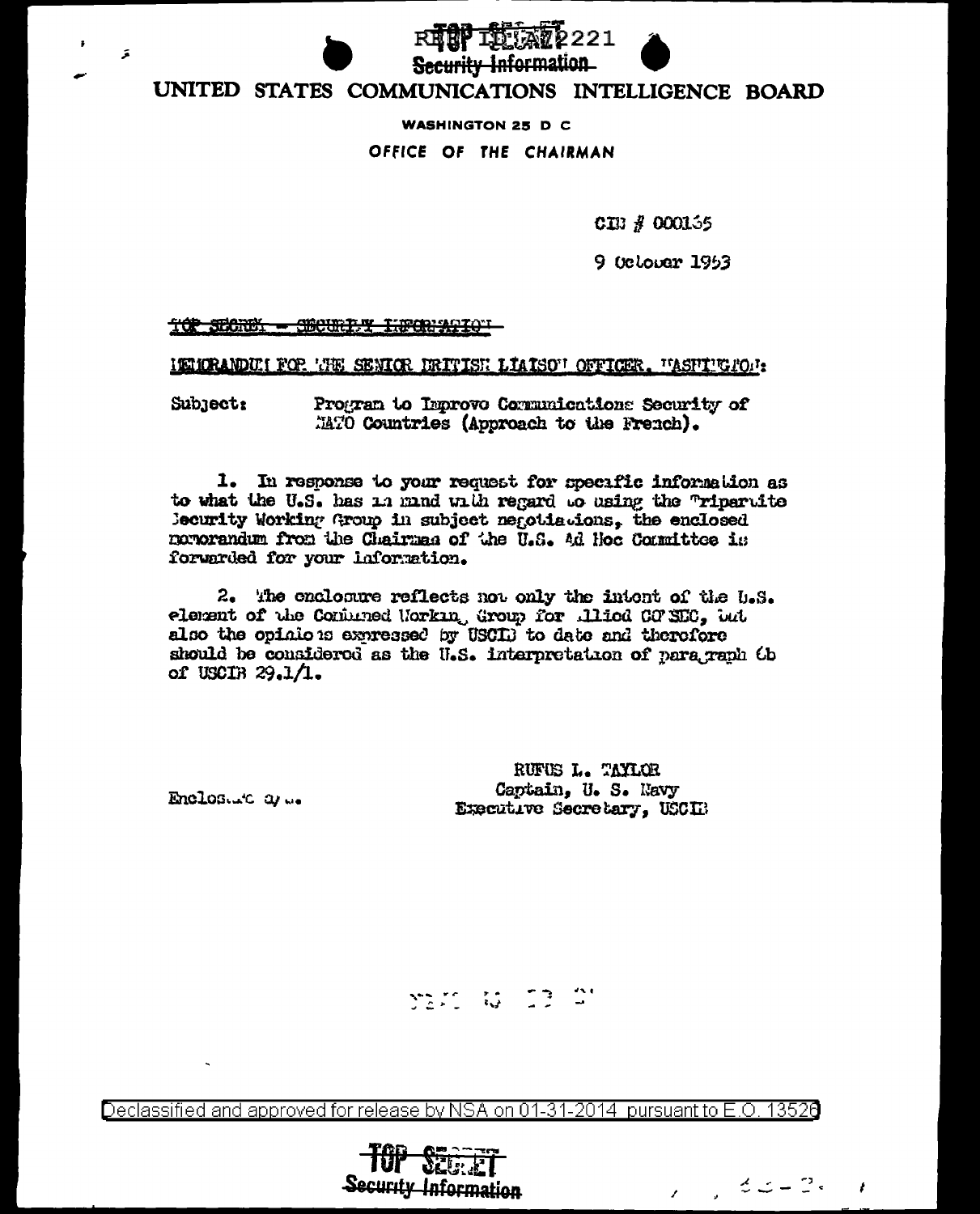## **REF ID: A72221**

<u>v J Ishalti İtakın verd</u> 

TOP SURE - SECTIVI DE ROLLOS

8 Totobar 1953

MENGRAHITH FOR BRIGADIER TILTMAN

SUBJECT: Program to Reprove the Communications Security of SATU Countries

1. Maforence is sade (a) to "TID 29.1/1 of 21 September 1953; and (b) to the first meeting of the 78-FK Combined Working Group on 8 October 1953 during which it was agreed that the US members would provide to the UK members a more detailed description of the use of the Tripertite Security Working Group (T3MO) in the in. tial approach to the French than was contained in UVCIB 29.1/1.

2. The intent of USCP in suggesting phase 2 of the initial approach to the French for the transition of this matter from the diplematic level to the technical working level (see paragraph 6b) of USCE  $29.1/1$ ) was to impure that:

a. The "S-W-Prench technical discussions will not be established within intelligence channels (see persgraph  $5a \ll \Gamma \times 13.29.1/1$ .

b. These technical discussions will be actablished among f WS2C anthorities selected so as to provide the maximum general security and will be conducted wrier conditions of optimum physical security.

e. The "S And WE will partic rate in this transition as a prerequisite to obtaining the foregoing accurances.

3. It was falt that to obtain these assurances would reguire coly that this shase involve the selection of technical Derson al and the establishment of secure physical arrangements for the technical discussions.

h. "SCIB has suggested that the 1500 is the most suitable instrumentality for this purpose on the following bases:

a. That the TSMG is the only mechanism extant in the security field and at the go arrest level in which US-UK-French participation has already been established.

 $\omega = \omega$ 

 $\frac{1}{\sqrt{2}}$ 

 $T_1 5 53 - 32 - 4$